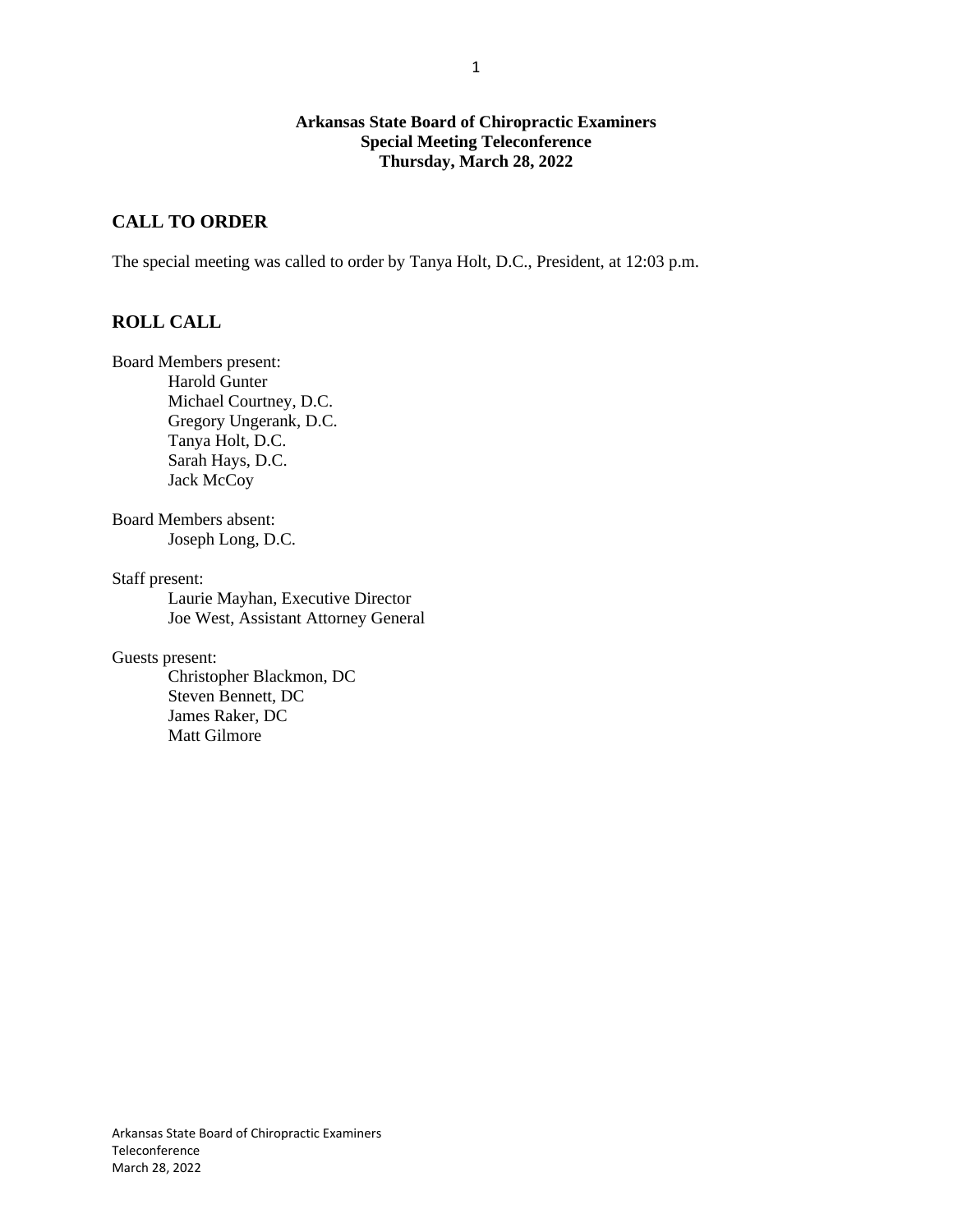# **Business Items**

#### **Reactivation Request**

Dr. Jeffrey Fergusson submitted a license reactivation request along with his late renewal which was received on March 2, 2022, a day before the reactivation deadline of March 3, 2022. He has submitted his fees and proof of 24 hours of CE, which was not obtained or completed until January 1, 2022. The board was asked to accept the preapproved hours for this renewal along with license reactivation. Dr. Ungerank motioned to approve the request. Motion seconded by Dr. Courtney. Motion passed.

#### **Consent Agreement – Complaint 767-03-02-22**

Dr. Jeffrey Fergusson, due to submitting a late renewal and admitting to practicing on an expired license, was issued a board generated complaint on March 2, 2022. This resulted in the issuance of today's consent agreement for violating Board laws and rules. The respondent signed the agreement prior to today's meeting and it is up to the board to approve or deny the consent agreement. Dr. Courtney motioned to approve the consent agreement. Motion seconded by Mr. McCoy. Dr. Courtney asked for clarification if the respondent has been made aware that he cannot file insurance claims during the time of his license being expired. The director informed the board that the respondent has been notified in writing and will be reminded, in writing, when sending him the executed consent agreement. Motion passed.

#### **BCBS update/Ambetter info update**

The board president gave Dr. Blackmon the floor to update the entire board on the information received from BlueCross BlueShield. It was explained that he reached out to the Medical Director for BCBS and their legal team about items being denied as not being within the Arkansas Chiropractic scope of practice. He informed the board that BCBS wanted it to be clear that they do not determine scope of practice in any way, shape, or form, however, they wanted to clarify that they administer many plans that may or may not cover chiropractic. With that said, he has an email from BCBS regarding extremity xrays which they do in fact cover many extremity xrays for chiropractic. However, sometimes a code is submitted that is not covered, but a similar one would be. As an example, an xray of the elbow with the code for 3 views would not be covered vs. the code for 2 views. BCBS did provide a list of covered extremities to him that he has forwarded to the board. Dr. Raker and/or Dr. Bennett informed Dr. Blackmon of other issues they were having and Dr. Blackmon stated he would look into it and have BCBS reach out to them directly. No action was taken by the board on this subject.

Dr. Blackmon also discussed an issue that several people are having with Ambetter and a letter they sent to providers. The issue being that Ambetter is changing their fee schedule as they have not updated their fee schedule in the past seven years, but this does not mean they are going to the Medicare fee schedule, they are basing their rates off of that fee schedule. No action was taken by the board on this subject.

#### **Additional Items Before the Board: The President requested that the following items be added for discussion and/or clarification. The board agreed to discuss.**

#### **License Exemption Rule 17-81-302**

Dr. Holt requested additional clarification on statute 17-81-302 as a licensee had reached out to her for clarification or had requested her interpretation. It was discussed that the entire section (2) was to be read, not just part (2)A and B of that section. Part (2)C calls for licensure when a chiropractor, licensed in another state, is provided an office or other place to meet persons for such chiropractic services to be rendered and is performed on a regular basis. The board upheld their interpretation from their December 9, 2021 meeting.